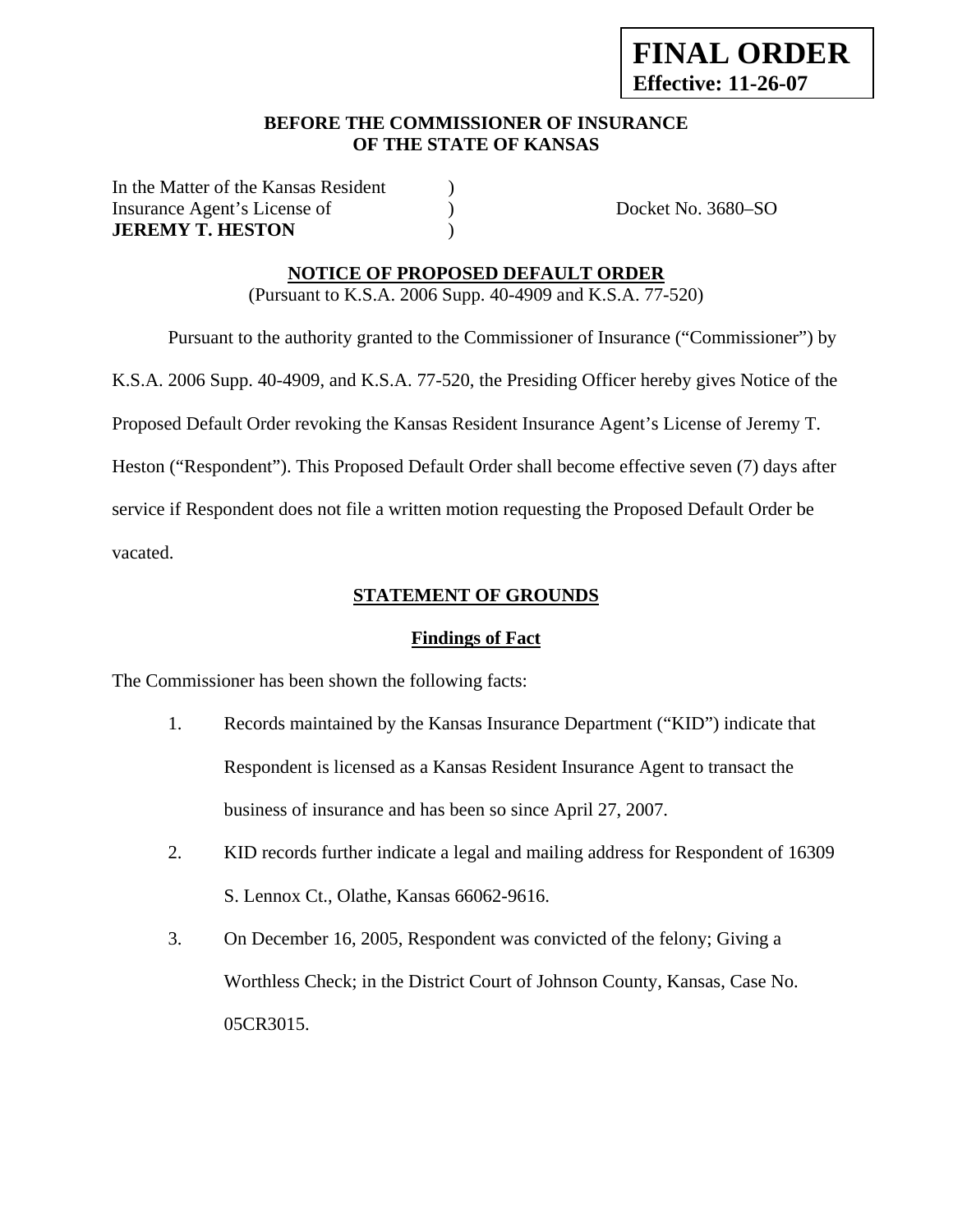- 4. On July 5, 2007, KID issued a Summary Order proposing to revoke Respondent's license pursuant to K.S.A.  $40-4909(a)(6)$ .
- 5. Mr. Heston timely requested a hearing in the above-captioned matter on July 11, 2007. Mr. Heston also informed KID his address had changed to 301 North  $9<sup>th</sup>$ Street, Louisburg, Kansas and requested KID mail all pertinent information to that address.
- 6. On July 24, 2007, KID mailed the Notice of Prehearing Conference to be held on August 31, 2007 in the above-captioned matter.
- 7. On August 31, 2007 the Prehearing Conference in the above-captioned matter was held. Mr. Heston participated by telephone in the Conference.
- 8. On September 4, 2007, KID mailed the Notice of Hearing to Mr. Heston at the address Mr. Heston provided stating a hearing would be held on October 9, 2007 at 10:00 a.m.
- 9. On October 4, 2007, the above-captioned matter was continued until October 23, 2007 at 11:00 a.m. KID mailed the Notice of Continuance to Mr. Heston at the address requested.
- 10. On October 23, 2007 at 11:00 a.m., Mr. Heston failed to appear either in person or by telephone at the Hearing in the above-captioned matter.

## **Applicable Law**

- 11. K.S.A. 77-520 provides, in pertinent part:
	- (a) If a party fails to attend or participate in a prehearing conference, hearing or other stage of an adjudicative proceeding, the presiding officer may serve upon all parties written notice of a proposed default order, including a statement of the grounds.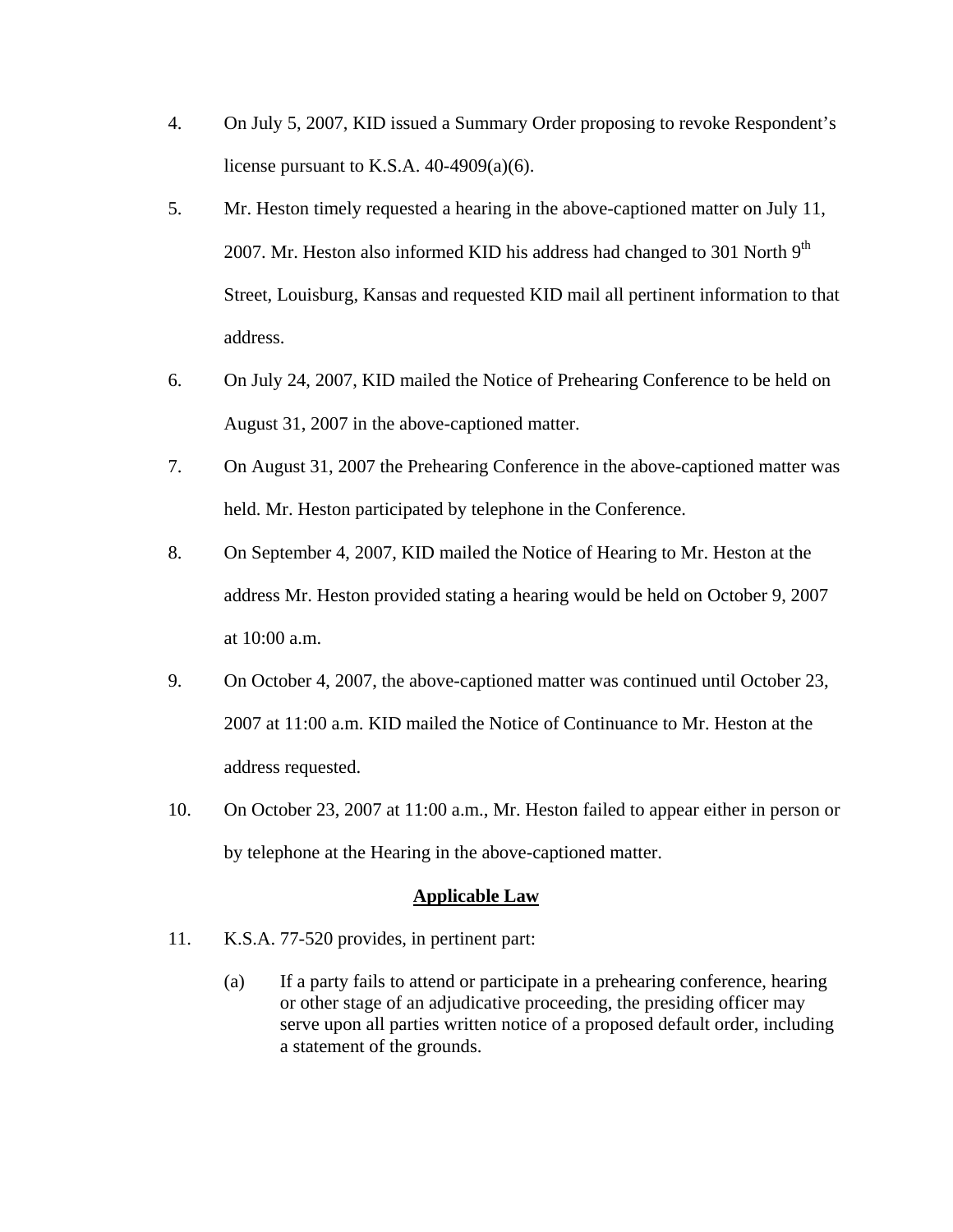- (b) Within seven days after service of the proposed default order, the party against whom it was filed may file a written motion requesting that the proposed default order be vacated and stating the grounds relied upon. During the time within which a party may file a written motion under this subsection, the presiding officer may adjourn the proceedings or conduct them without the participation of the party against whom a proposed default order was issued, having due regard for the interests of justice and the orderly and proper conduct of the proceedings.
- (c) The proposed default order shall become effective after expiration of the time within which the party may file a written motion under subsection (b) unless a written motion to vacate the order is filed with the agency within such time. Upon receipt of a motion to vacate a proposed default order, the presiding officer shall either vacate the proposed order or issue the default order as proposed. If the presiding officer issues a default order as proposed the order shall become effective upon service.
- (d) After a default order becomes effective, the presiding officer shall conduct any further proceedings necessary to complete the adjudication without the participation of the party in default and shall determine all issues in the adjudication, including those affecting the defaulting party.
- 12. K.S.A. 2006 Supp. 40-4909 provides, in pertinent part:
	- (a) The commissioner may deny, suspend, revoke or refuse renewal of any license issued under this act if the commissioner finds that the applicant or license holder has:
		- (6) Been convicted of a misdemeanor or felony.
	- (b) In addition, the commissioner may suspend, revoke or refuse renewal of any license issued under this act if the commissioner finds that the interests of the insurer or the insurable interests of the public are not properly served under such license.

## **Conclusions of Law**

The Commissioner has jurisdiction over Respondent as well as the subject matter of this

proceeding and such proceeding is held in the public interest.

13. Respondent was convicted of a felony; Giving a Worthless Check; in the District

Court of Johnson County on December 16, 2005, Case No. 05CR3015.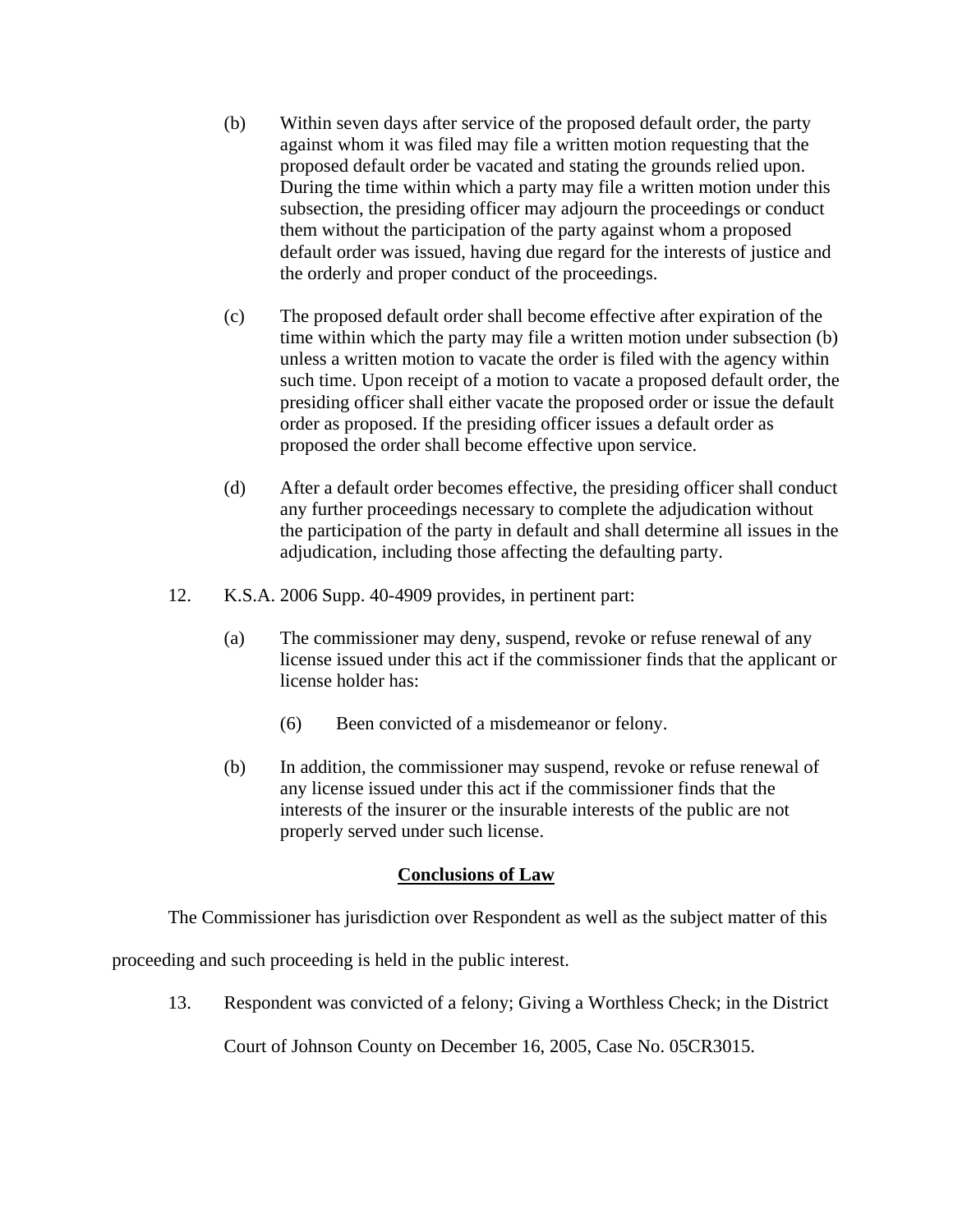- 14. Pursuant to the authority granted to the Commissioner by K.S.A. 2006 Supp. 40- 4909(a)(6), the Respondent's felony conviction constitutes grounds for revocation of Respondent's Kansas Resident Insurance Agent's License.
- 15. The Commissioner finds, pursuant to K.S.A. 77-520, that Respondent is in default for failure to appear at the October 23, 2007 hearing in the above-captioned matter.

**IT IS THEREFORE ORDERE BY THE COMMISSIONER OF INSURANCE THAT** this administrative proceeding is dismissed, and the Kansas Resident Insurance Agent's License of Jeremy T. Heston is hereby **REVOKED**.

**IT IS FURTHER ORDERED** Jeremy Heston shall pay an administrative penalty in the amount of \$50.00 to pay the appearance fee of the Court Reporter in the above-captioned matter.

### **NOTICE OF RIGHTS**

(Pursuant to K.S.A. 77-520)

Pursuant to K.S.A. 77-520, Respondent may file a written motion requesting that the proposed default order be vacated and stating the grounds relied upon. The proposed default order shall become effective after expiration of the time within which the party may file a written motion under subsection (b) unless a written motion to vacate the order is filed with the agency within such time. Upon receipt of a motion to vacate a proposed default order, the presiding officer shall either vacate the proposed order or issue the default order as proposed. If the presiding officer issues a default order as proposed, the order shall become effective upon service.

In the event Respondent files a petition for judicial review, pursuant to K.S.A. 77-613(e), the agency officer to be served on behalf of the Kansas Insurance Department is:

John W. Campbell, General Counsel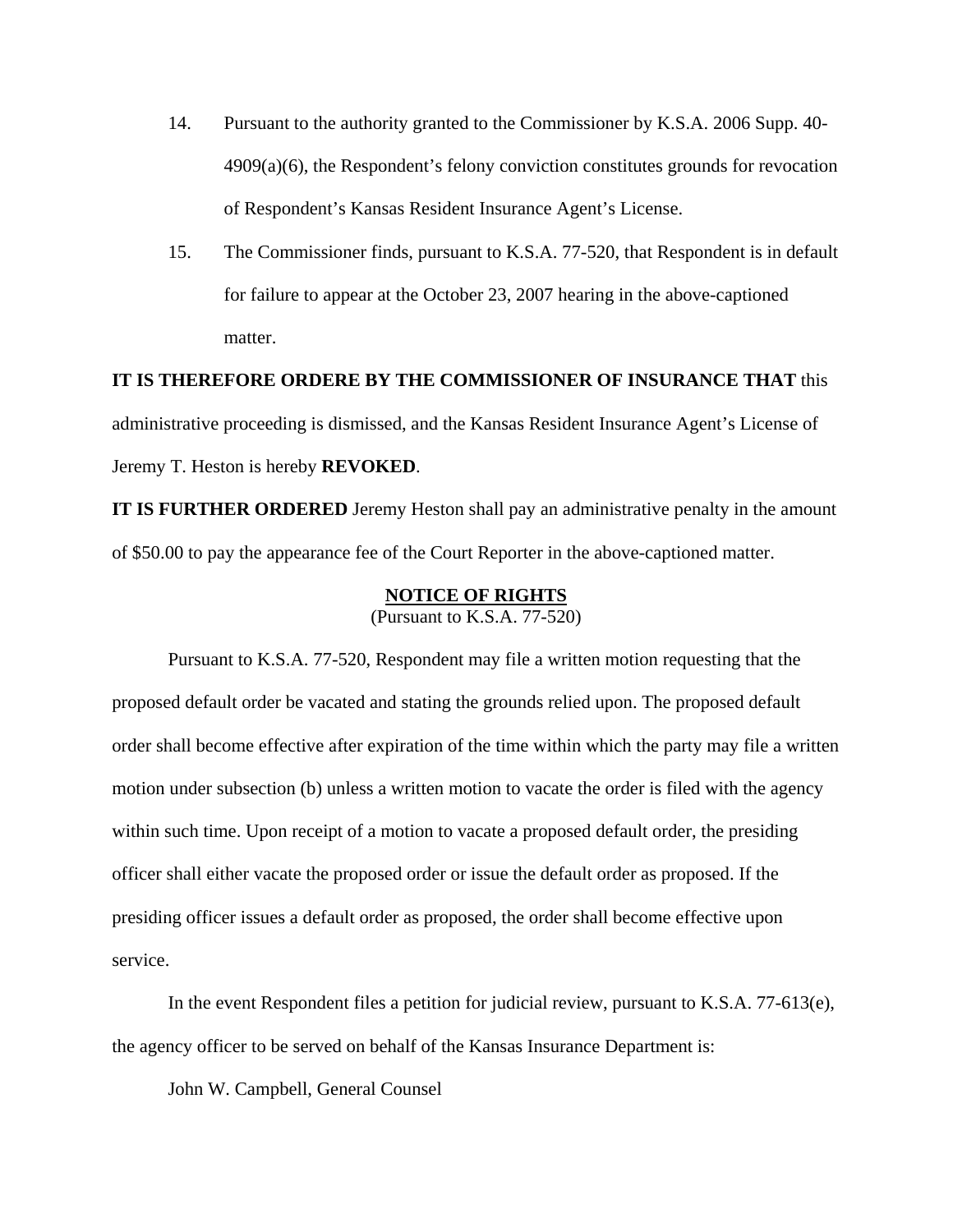Kansas Insurance Department 420 S.W.  $9<sup>th</sup>$  Street Topeka, Kansas 66612

# **IT IS SO ORDERED THIS \_7th\_\_ DAY OF NOVEMBER, 2007, IN THE CITY OF TOPEKA, COUNTY OF SHAWNEE, STATE OF KANSAS.**



 \_/s/ Robert M. Tomlinson\_\_\_ Robert M. Tomlinson Assistant Commissioner of Insurance/Hearing Officer

Prepared By:

\_/s/ Zachary J.C. Anshutz\_\_\_\_\_\_\_\_\_\_\_ Zachary J.C. Anshutz Staff Attorney